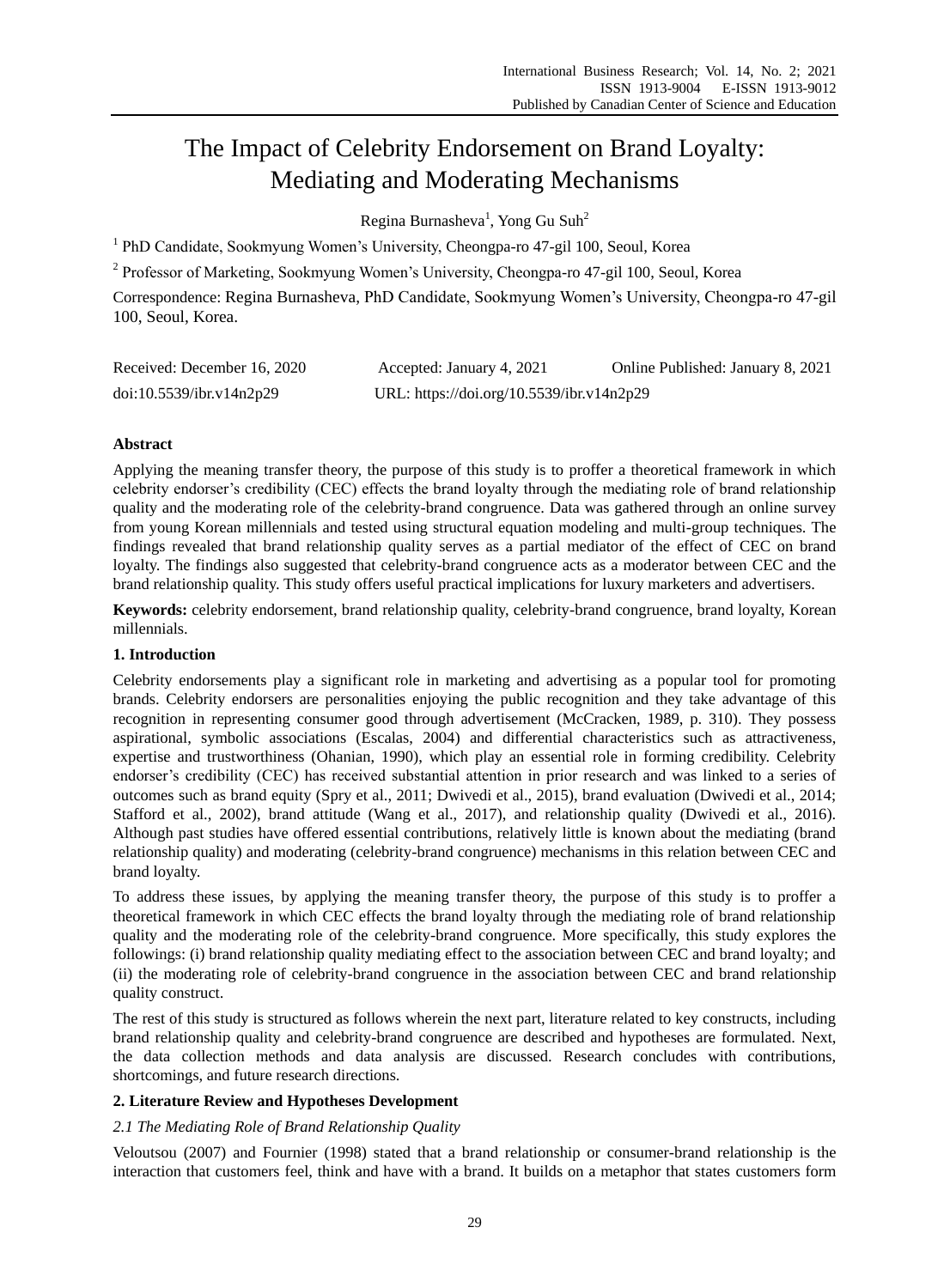relationships with brands in a similar way to human relations (McAlexander et al., 2002; Fournier, 1998). Specifically, according to the study of Aaker (1996), when customers develop a relationship with brands, they can build an active connection with those brands similar with those individuals when having a bond with their friends.

Many researchers consider consumer-brand relationships through two theoretical perspectives, namely brand love approach (Albert and Merunka, 2013; Caroll and Ahuvia, 2006) and brand commitment approach (Chaudhuri and Holbrook, 2001; Giovanis and Athanasopoulou, 2017). Fournier (1998) and Valta (2013) view consumer brand relationships through the approach of brand relationship quality. Fournier (1994) described this as "customer-based indicator of the strength and depth of a person-brand relationship" (p. 124) and conceptualized this as a multifaceted paradigm consisting of seven dimensions. This paper applied the brand relationship quality approach where it considered as a multidimensional construct comprising three dimensions.

Given the significance of consumer-brand relationships in celebrity endorsements process (Dwivedi et al., 2015; Dwivedi and Johnson, 2013), it is necessary to investigate the impact of CEC on brand relationship quality. Previous studies have conceptualized the construct of brand relationship quality as trust, commitment, social benefits (Dwivedi et al., 2015); brand trust, brand attachment and brand commitment (Ramaseshan and Stein, 2014); the relationship commitment, relationship satisfaction and trust (Valta, 2013); the brand trust and brand satisfaction (Crosby et al., 1990; Hess and Story, 2005); brand attachment, brand satisfaction and brand trust (Esch et al., 2006). In the present study, brand relationship quality refers as distinguished by individuals as their trust to and satisfaction with a brand, along with attachment. Trust is a factor defined as the customer perception of credibility and benevolence (Doney and Cannon, 1997). Brand attachment refers to the emotional tie connecting the customer with a brand (Park et al., 2010), while brand satisfaction refers to "consumer's pleasurable fulfilment" response (Oliver, 1999, p. 34). In this study, the relationship-based construct (brand trust, brand attachment and brand satisfaction) might advance understanding for brand relationship quality of celebrity endorsement literature.

Through the usage of meaning transfer theory, the influence of CEC on brand relationship quality is explained (McCracken, 1989). This theory states that the perceptions of celebrity endorsers as credible are transferred to the endorsed brand (McCracken, 1989), and then from the brand to the customer through creating relational bonds. Dwivedi and Johnson (2013) also emphasizes that celebrity endorsers that are viewed as credible can potentially generate positive relational consequences towards the endorsed brand.

Brand relationship quality is not only directly associated with brand loyalty, but also can act as a mediator (Francisco-Maffezzoli et al., 2014; Roberts et al., 2013; Veloutsou, 2015; Valta, 2013). According to relationship marketing theory, customers perceive the strength of the relationship from the customers' behavior in that relationship (Hunt et al., 2006). Thus, customers who feel attached to the brand tend to hold more favorable feelings, thereby increasing their brand loyalty. Valta (2013) states that consumers who are more positive in the perception of brand relationship quality, are more willing to remain loyal to the product. Based on these insights, the link between CEC and brand loyalty can be strengthened by brand relationship quality.

Therefore, the first hypothesis states the following:

**H1.** Brand relationship quality would mediate the link between CEC and brand loyalty.

## *2.2 The Moderating Role of Celebrity-Brand Congruence*

Congruence is one of the most essential central constructs in the research area of endorsement. The term congruence has been added multiple synonyms and is often used interchangeably with a wide variety of other terms such as fit, match up effect, and link.

Misra and Beatty (1990) had defined celebrity-brand congruence and they refer to this as the extent to which a celebrity's distinctive features coincides with the explicit attributes of the brand. According to Spry et al., (2011), celebrity-brand congruence refers to the degree to which people embrace a celebrity-brand fit as appropriate and logical. The more appropriate and relevant this fit, the more individual accepts the meaning. As the transfer meaning theory suggests, celebrity's meaning and associations transmit to the brand via the endorsement and then from the brand to the user via behaviors. Such a process, based on celebrity-brand congruence, facilitates the formation an associative link, thereby increasing the transfer from one to the other. Previous studies have emphasized the importance of celebrity-brand congruence in fostering brand outcomes such as brand commitment (Albert et al., 2017; Dwivedi et al., 2015), brand attitudes (Gong and Li, 2017; Misra and Beatty, 1990; Min et al., 2019), and brand identification (Albert et al., 2017). In addition, celebrity-brand congruence was revealed to moderate the association between endorser credibility and brand equity (Dwivedi et al., 2015) as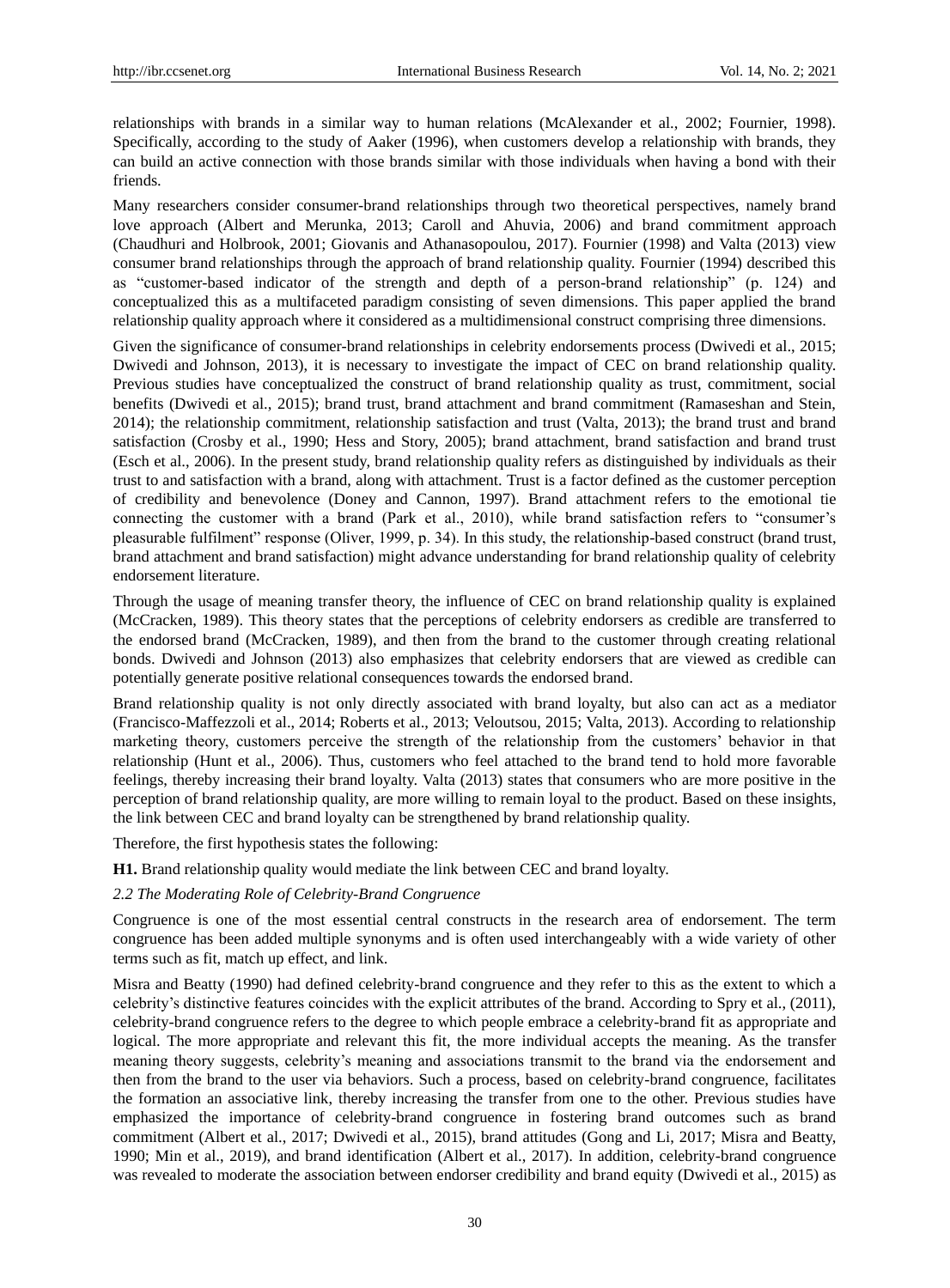well as the association between endorser credibility and brand evaluation (Dwivedi et al., 2014). Thus, it is logical to deduce that celebrity-brand congruence may moderate the relationship between CEC and brand relationship quality. Based on the above arguments, the link between CEC and brand relationship quality may be moderated by celebrity-brand congruence. Thus, the following hypotheses are stated:

**H2.** Celebrity-brand congruence would moderate the link between CEC and brand relationship quality, such that the link is stronger when celebrity-brand congruence is high.

In figure 1, the integrated model used in this study was illustrated.



Figure 1. Research model

## **3. Research Method**

#### *3.1 Sample and Data Collection*

Prior to conducting online survey, a pre-test was performed with eighteen respondents. The respondents were requested to recall the names of the Korean celebrities and their associated luxury brands. Two pairings with higher ratings such as KAI (EXO) – Gucci and G Dragon (Big Bang) – Chanel were retained for this study.

An online survey was employed via the research firm in South Korea. A total of 302 Korean respondents participated in the survey, and 297 usable responses were obtained.

The majority of the participants were females (57%) in their twenties (54%). In terms of educational background, 64% held a university degree. Furthermore, 42% were employees with a monthly household income between 2000USD to 4000USD (42%).

## *3.2 Instrument Design*

The online questionnaire of the paper consisted of 24 items on a 7-point Likert scale. Ohanian (1990) had developed the measures of three items for CEC. For brand relationship quality, six items are derived from Chaudhuri and Holbrook (2001); Park et al., (2010); and Tsiros and Mittal (2000) tapped brand trust, attachment and satisfaction dimensions. Next, three items from Spry et al., (2011); Till and Busler (2000) measured celebrity-brand congruence construct. Finally, brand loyalty was assessed with three items from the scale in Veloutsou (2015).

## **4. Findings**

#### *4.1 Preliminary Analysis*

Before conducting the main analysis, a series of preliminary analyses were undertaken. Confirmatory factor analysis (CFA) through the software of AMOS 22.0 was first applied to assess the validity of the constructs. The CFA revealed a good fit to the data (CMIN/df = 2.31, GFI = 0.919, NFI = 0.941, TLI = 0.957, CFI = 0.965, RMSEA = 0.066), with all factor loadings exceeding the recommended minimum of 0.70 by Nunnally (1978). This suggested threshold is also exceeded in the assessed reliability by the Cronbach's ɑ of each construct. Composite reliability (CR) and the average variance extracted (AVE) evaluated further the convergent validity. The AVEs and CRs of all the constructs were greater than 0.50 and 0.70, respectively (Hair et al., 2012). In Table 1, the factor loadings, Cronbach's ɑ, AVEs and CRs are summarized.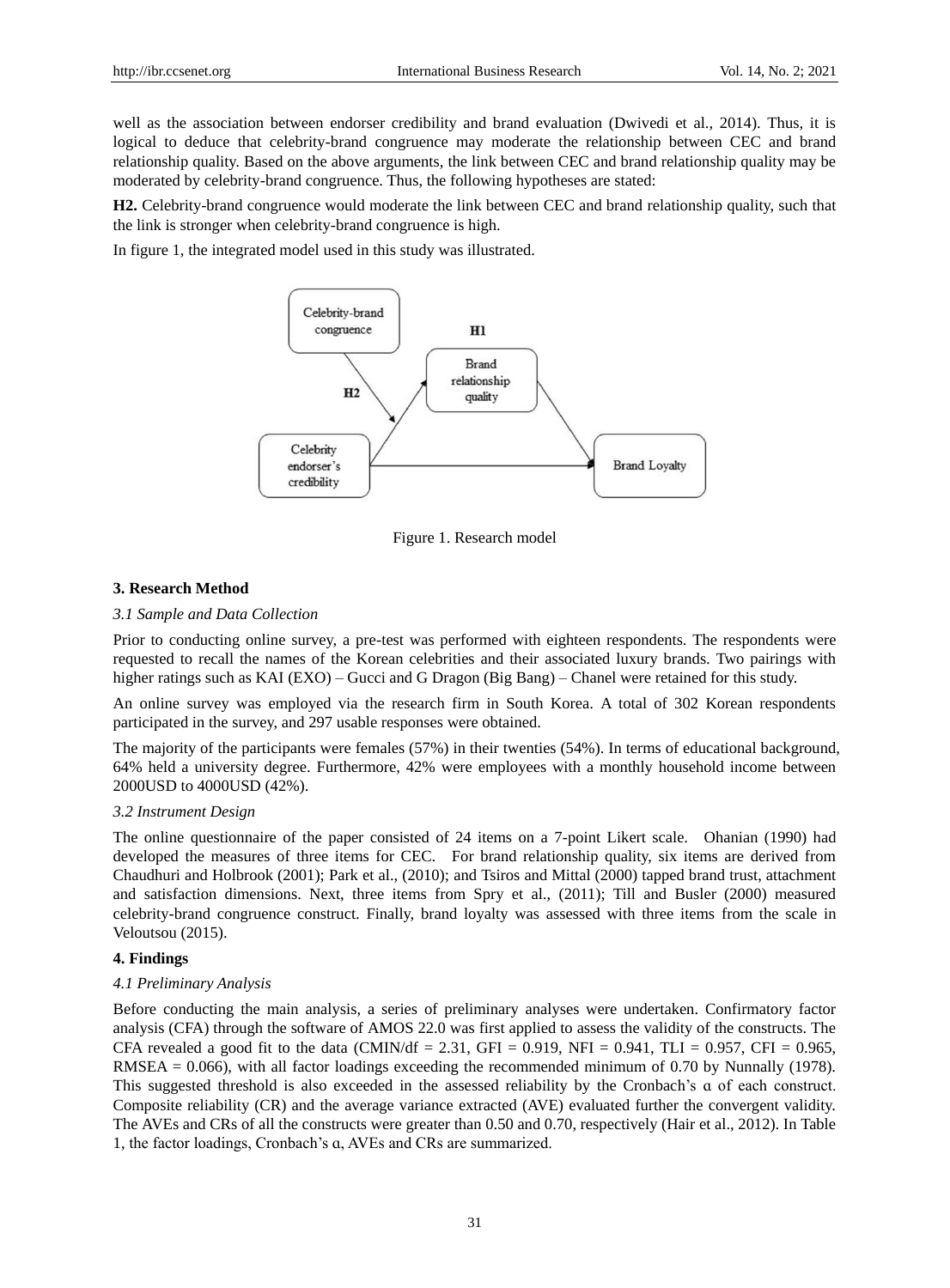| Construct  | Items            | Factor loadings | Cronbach a | <b>AVE</b> | <b>CR</b> |
|------------|------------------|-----------------|------------|------------|-----------|
| <b>CEC</b> | CEC <sub>1</sub> | 0.78            | 0.81       | 0.68       | 0.87      |
|            | CEC <sub>2</sub> | 0.78            |            |            |           |
|            | CEC <sub>3</sub> | 0.75            |            |            |           |
| <b>BRQ</b> | BT1              | 0.77            | 0.90       | 0.63       | 0.91      |
|            | BT2              | 0.82            |            |            |           |
|            | BA1              | 0.80            |            |            |           |
|            | BA <sub>2</sub>  | 0.73            |            |            |           |
|            | BS <sub>1</sub>  | 0.76            |            |            |           |
|            | BS <sub>2</sub>  | 0.72            |            |            |           |
| <b>CBC</b> | CBC <sub>1</sub> | 0.89            | 0.94       | 0.87       | 0.95      |
|            | CBC <sub>2</sub> | 0.92            |            |            |           |
|            | CBC <sub>3</sub> | 0.93            |            |            |           |
|            |                  |                 |            |            |           |
| BL         | BL1              | 0.83            | 0.87       | 0.74       | 0.90      |
|            | BL2              | 0.84            |            |            |           |
|            | BL <sub>3</sub>  | 0.84            |            |            |           |
|            |                  |                 |            |            |           |

Table 1. Scale factor loadings

Note: CEC = Celebrity endorser's credibility; BRQ = Brand relationship quality; CBC = Celebrity-brand congruence;  $BL = Brand$  loyalty.

Finally, following the suggested criteria of Fornell and Larcker (1981) that if square root of AVEs were larger than the inter-construct associations, the discriminant validity is confirmed and this is shown in Table 2.

| Construct         | CEC       | <b>BRO</b> | CBC       | BL | Sq. R |
|-------------------|-----------|------------|-----------|----|-------|
| <b>CEC</b>        |           |            |           |    | 0.825 |
| <b>BRQ</b><br>CBC | $0.776**$ |            |           |    | 0.793 |
|                   | $0.709**$ | $0.781**$  |           |    | 0.933 |
| BL                | $0.776**$ | $0.800**$  | $0.671**$ |    | 0.860 |

Note: CEC = Celebrity endorser's credibility; BRQ = Brand relationship quality; CBC = Celebrity-brand congruence;  $BL = Brand$  loyalty.

 $*$  $p$  < 0.01 levels

## *4.2 The Mediating Effect of Brand Relationship Quality*

"Questions about cause-effect relations invoke the idea of mediation, the process by which some variables exert influences on others through intervening or mediator variables" (Preacher and Hayes, 2008, p. 879). It was anticipated that brand relationship quality would mediate the link between CEC and brand loyalty in Hypothesis 1. To test the first hypothesis, the bootstrapping procedure with 5000 cases at 95 percent-confidence intervals (CIs) in AMOS was implemented. It suggests that there is mediation if the CI does not contain zero (Preacher et al., 2007). As revealed by Table 3, the indirect path from CEC to brand loyalty via brand relationship quality was positive and significant ( $\beta = 0.39$ , 95% CI: 0.24-0.56), yielding support for Hypothesis 1. Nevertheless, brand relationship quality partially mediated the path from CEC to brand loyalty as the direct effect of this link was substantial ( $\beta$  = 0.38, 95% CI: 0.13-0.62).

Table 3. Results of mediation analysis

| Hypothesis                                                                   |           | <b>SE</b> | 95% CI |       | Test results |
|------------------------------------------------------------------------------|-----------|-----------|--------|-------|--------------|
|                                                                              |           |           | Lower  | Upper |              |
| H1: CEC $\rightarrow$ brand relationship quality $\rightarrow$ brand loyalty | $0.39***$ | 0.08      | 0.24   | 0.56  | Supported    |
|                                                                              |           |           |        |       |              |

Note: \*\*\*p < 0.001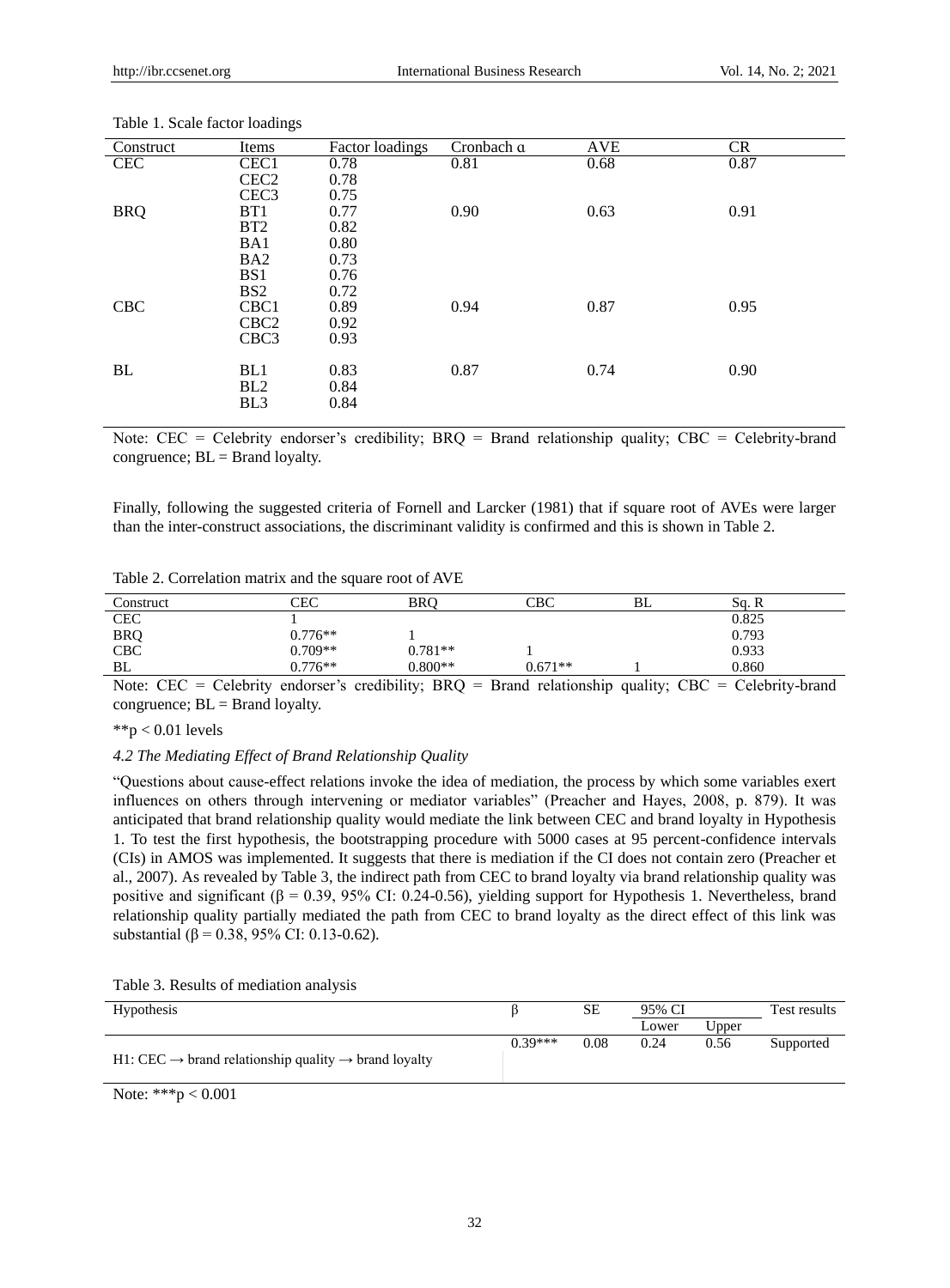## *4.3 The Moderating Effect of Celebrity-Brand Congruence*

In Hypothesis 2, anticipation was that celebrity-brand congruence would moderate the link between CEC and brand relationship quality. To test the second hypothesis, the multiple group analysis through AMOS was employed. "Multiple group analysis is a method to test the difference of path coefficients between two groups" (Bae, 2011, p. 467). Using a median split technique, the study sample was divided into two subgroups, high ( $n =$ 179) and low (n = 118) level of celebrity-brand congruence. To check the overall moderating effect of celebrity-brand congruence, the difference in chi square between constrained and unconstrained models was compared. The findings indicated that two models differed significantly  $(\Delta \chi^2(9) = 25.35, p < 0.01)$ . Accordingly, further examination of moderating impact on each path was possible. As indicated in Table 4, celebrity-brand congruence significantly moderated the relationship between CEC and brand loyalty ( $\Delta \chi^2(1) = 4.28$ , p < 0.05), and this relationship revealed to be slightly stronger for the high level of celebrity-brand congruence group ( $\beta$ 0.47, p < 0.001) than for the group of low level ( $\beta$  = 0.65, p < 0.001), providing support for Hypothesis 2.

| <b>Hypothesis</b>                                | Celebrity-brand<br>congruence |           | $\Delta \chi^2$ (df = 1) | Test results |
|--------------------------------------------------|-------------------------------|-----------|--------------------------|--------------|
|                                                  | Low                           | High      |                          |              |
| H2: $CEC \rightarrow brand$ relationship quality | $0.47***$                     | $0.65***$ | $4.28**$                 | Supported    |

Table 4. Results of moderation analysis

Note: \*p < 0.05; \*\*p < 0.01; \*\*\*p < 0.001

#### **5. Discussion and Implications**

A number of previous research have investigated the direct relationship between CEC and consumer brand-related outcomes (Dwivedi et al., 2015; Spry et al., 2011; Dwivedi et al., 2014; Stafford et al., 2002; Wang et al., 2017). However, little is still known about underlying mechanisms in this relationship. In light of this, the present study aimed to address this gap through analyzing whether the link between CEC and brand loyalty was mediated of brand relationship quality using the meaning transfer theory. Furthermore, this study also intended to explore whether this link was moderated of celebrity-brand congruence. The results revealed that brand relationship quality had a partial mediating effect on CEC and brand loyalty. Moreover, it confirmed the moderating effect of celebrity-brand congruence on the relationship of CEC with brand relationships.

## *5.1 Theoretical Implications*

The article contributes to the existing branding literature in two aspects. First, this study extends earlier theoretical findings by adding brand relationship quality as potential mediator of the association between CEC and brand loyalty. This finding aligns with existing studies indicating the influence of CEC on brand relationship quality (Dwivedi et al., 2016) and the bearing of brand relationship quality on brand commitment and brand loyalty (Albert and Merunka, 2013; Veloutsou, 2015; Valta, 2013).

Besides, it is important to note that brand relationship quality serve as a partial mediator in the relationship between CEC and brand loyalty. It means that CEC produces positive impacts on brand loyalty not only directly but also indirectly through brand relationships.

Second, this study is the first in the fashion luxury sector to explore the moderating role of celebrity-brand congruence in the relation between CEC and brand relationship quality. To be specific, CEC was more strongly related to brand relationship quality for high celebrity-brand congruence than for low one. High celebrity brand congruence may have a positive influence in advertised brand (Kamins, 1990), thus contributing towards building strong brand relationships.

#### *5.2 Managerial Implications*

The research also provides several suggestions for luxury marketers and advertisers alike. First, this research highlighted the mediating role of brand relationship quality between the influence of CEC on brand loyalty. This mediation mechanism provides luxury marketers a new insight into the process of achieving a demonstrable return on investments in celebrity endorsements. More specifically, luxury marketers should make investments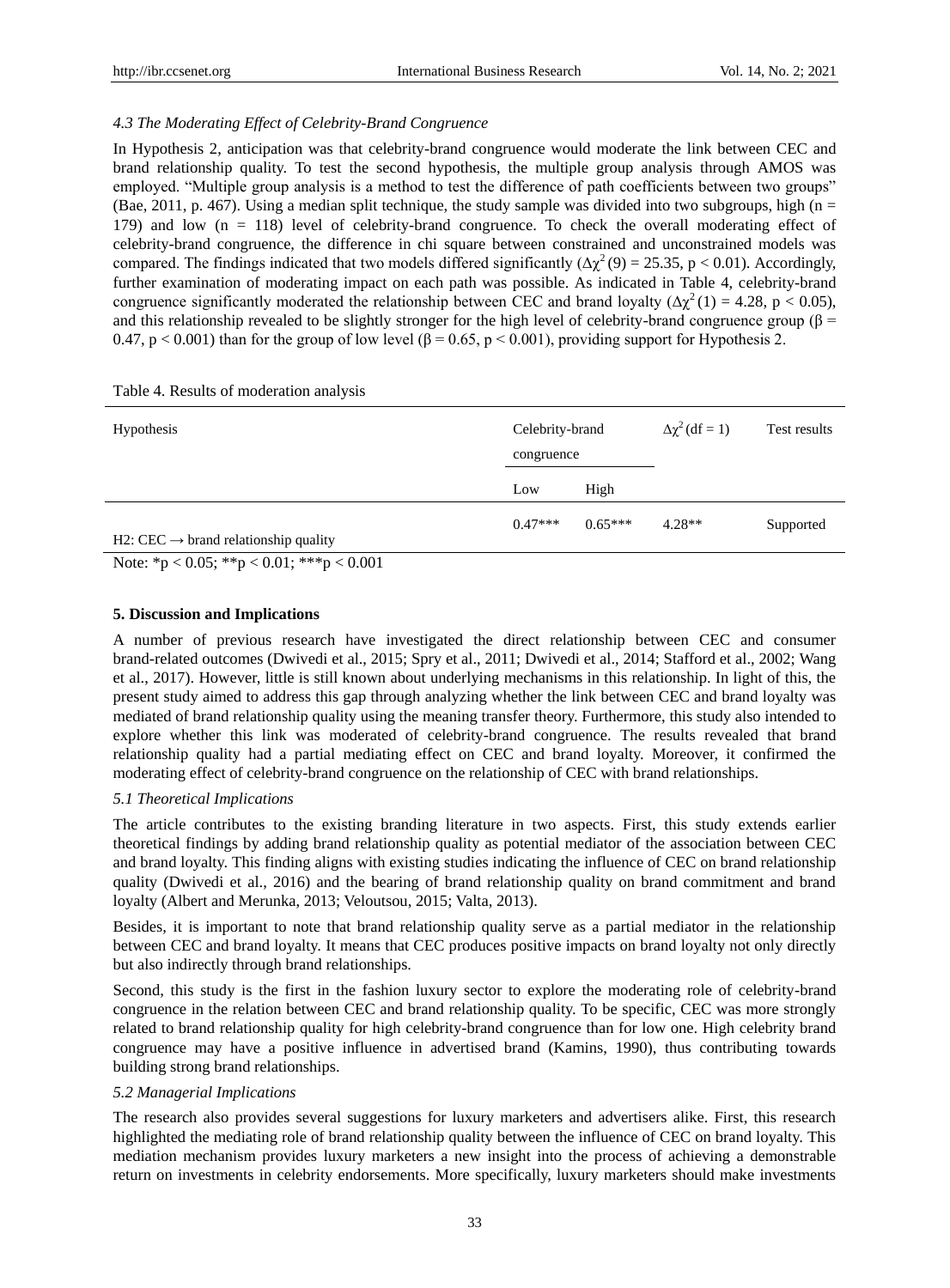on credible celebrity endorsers to establish deep and close brand connections with consumers that can lead to loyalty.

Another meaningful suggestion of this research refers to the moderating role of celebrity-brand congruence on the path between CEC and brand relationship quality. It is clearly evident that higher celebrity-brand congruence leads to higher brand relationships. Thus, in order to enhance interactions between the brand and consumer, luxury managers should carefully select a celebrity by taking into account not only credibility, but also suitability of the celebrity endorsement. For instance, luxury marketers should manage and lead ad hoc research in order to assess the levels of congruence (Fleck et al., 2012).

## **6. Limitations and Future Research Direction**

Despite these meaningful implications, this research has a number of shortcomings. First, the sample for this research was focused on Korean consumers, thereby restricting generalizability of the results. Future studies may extend research by collecting broader sample in other countries.

Second, the current study identifies brand relationship quality as partial mediating construct linking CEC to brand loyalty. To deepen the understanding of this link, future studies may consider other possible mediating constructs such as brand knowledge, brand reputation, etc. Also, it may be interesting to research the potential moderating impact of the other constructs such as relationship length and the level of involvement.

# **References**

Aaker, D. A. (1996). *Building strong brands.* New York: The Free Press.

- Albert, N., & Merunka, D. (2013). The role of brand love in consumer-brand relationships. *Journal of Consumer Marketing, 30*(3), 258-266[. https://doi.org/10.1108/07363761311328928](https://doi.org/10.1108/07363761311328928)
- Albert, N., Ambroise, L., & Valette-Florence, P. (2017). Consumer, brand, celebrity: Which congruency produces effective celebrity endorsements? *Journal of Business Research, 81,* 96-106. <https://doi.org/10.1016/j.jbusres.2017.08.002>
- Bae, B. (2011). *Structural equation modelling with AMOS 19: Principles and practice.* Seoul, Korea: Cheongram Book.
- Caroll, B., & Ahuvia, A. (2006). Some antecedents and outcomes of brand love. *Marketing Letter, 17*(2), 79-89. <https://doi.org/10.1007/s11002-006-4219-2>
- Chaudhuri, A., & Holbrook, M. B. (2001). The chain of effects from brand trust and brand affect to brand performance: The role of brand loyalty. *Journal of Marketing, 65*(2), 81-93. <https://doi.org/10.1509/jmkg.65.2.81.18255>
- Crosby, L. A., Evans, K. R., & Cowles, D. (1990). Relationship quality in services selling: An interpersonal influence perspective. *Journal of Marketing, 54*(3), 68-81[. https://doi.org/10.2307/1251817](https://doi.org/10.2307/1251817)
- Doney, P. M., & Cannon, J. P. (1997). An examination of the nature of trust in buyer-seller relationships. *Journal of Marketing, 61*(2), 35-52.<https://doi.org/10.2307/1251829>
- Dwivedi, A., & Johnson, L. W. (2013). Trust-commitment as a mediator of the celebrity endorser-brand equity relationship in a service context. *Australasian Marketing Journal, 21*(1), 36-42. <https://doi.org/10.1016/j.ausmj.2012.10.001>
- Dwivedi, A., McDonald, R. E., & Johnson, L. W. (2014). The impact of a celebrity endorser's credibility on consumer self-brand connection and brand evaluation. *Journal of Brand Management, 21*(7/8), 559-578. <https://doi.org/10.1057/bm.2014.37>
- Dwivedi, A., Johnson, L. W., & McDonald, R. E. (2015). Celebrity endorsement, self-brand connection and consumer-based brand equity. *Journal of Product & Brand Management, 24*(5), 449-461. <https://doi.org/10.1108/JPBM-10-2014-0722>
- Dwivedi, A., Johnson, L. W., & McDonald, R. (2016). Celebrity endorsements, self-brand connection and relationship quality. *International Journal of Advertising, 35*(3), 486-503. <https://doi.org/10.1080/02650487.2015.1041632>
- Escalas, J. E. (2004). Narrative processing: Building consumer connections to brands. *Journal of Consumer Psychology, 14*(1/2), 168-180. [https://doi.org/10.1207/s15327663jcp1401&2\\_19](https://doi.org/10.1207/s15327663jcp1401&2_19)
- Esch, F. R., Langner, T., Schmitt, B., & Geus, P. (2006). Are brands forever? How knowledge and relationships affect current and future purchases. *Journal of Product and Brand Management, 15*(2), 98-105.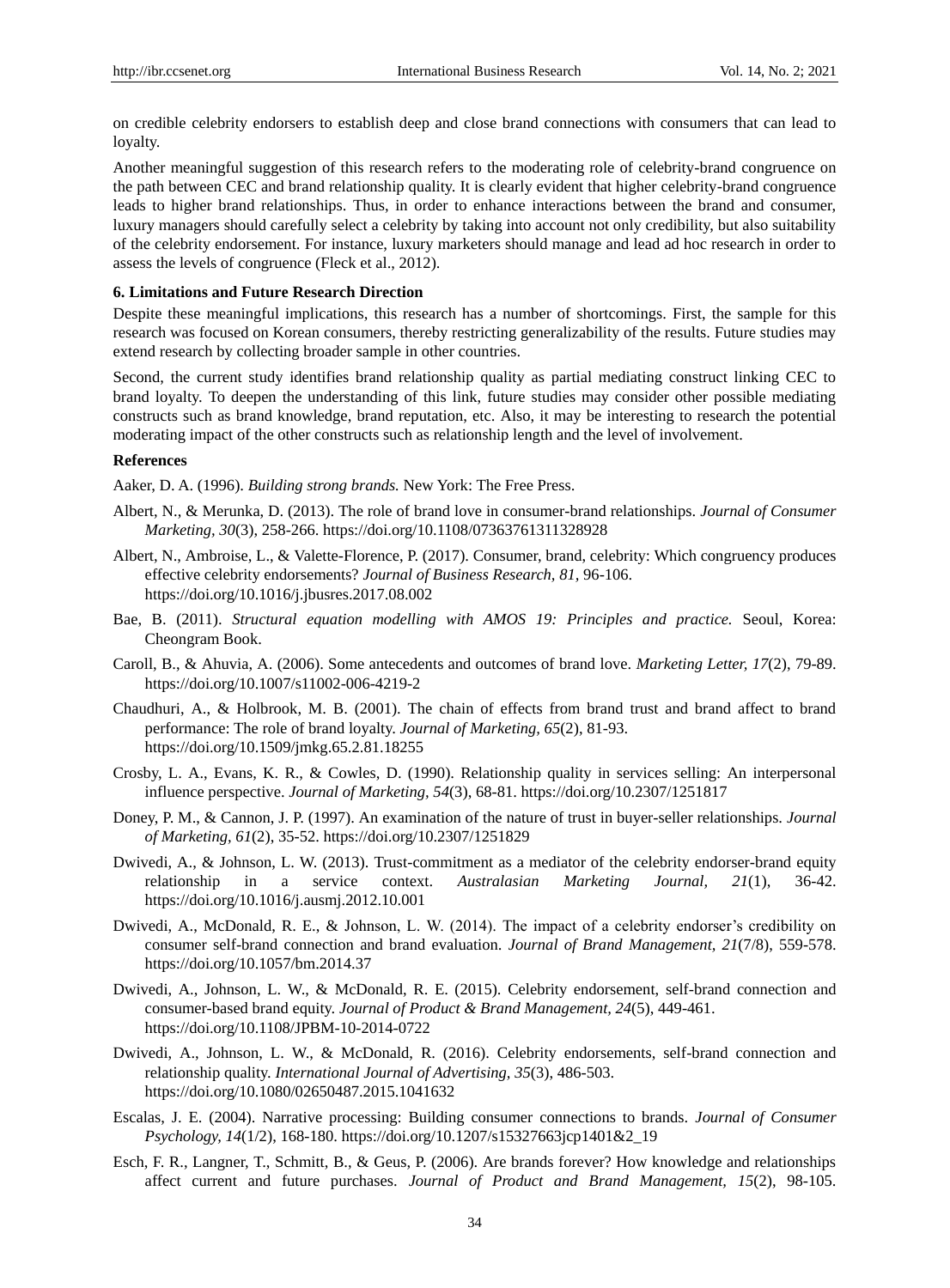<https://doi.org/10.1108/10610420610658938>

- Fleck, N., Korchia, M., & Roy, I. (2012). Celebrities in advertising: Looking for congruence or likability? *Psychology & Marketing, 29*(9), 651-662.<https://doi.org/10.1002/mar.20551>
- Fornell, C., & Larcker, D. F. (1981). Evaluating structural equation models with unobservable variables and measurement error. *Journal of Marketing Research, 18*(1), 39-50[. https://doi.org/10.2307/3151312](https://doi.org/10.2307/3151312)
- Fournier, S. (1994). *A consumer-brand relationship framework for strategic brand management* (PhD thesis). University of Florida.
- Fournier, S. (1998). Consumers and their brands: Developing relationship theory in consumer research. *Journal of Consumer Research, 24*(4), 343-373[. https://doi.org/10.1086/209515](https://doi.org/10.1086/209515)
- Francisco-Maffezzoli, E. C., Semprebon, E., & Prado, P. H. (2014). Construing loyalty through brand experience: The mediating role of brand relationship quality. *Journal of Brand Management, 21*(5), 446-458. <https://doi.org/10.1057/bm.2014.16>
- Giovanis, A., & Athanasopoulou, P. (2017). Consumer-brand relationships and brand loyalty in technology-mediated services. *Journal of Retailing and Consumer Services, 40,* 287-294. <https://doi.org/10.1016/j.jretconser.2017.03.003>
- Gong, W., & Li, X. (2017). Engaging fans on microblog: the synthetic influence of parasocial interaction and source characteristics on celebrity endorsement. *Psychology & Marketing, 34*(7), 720-732. <https://doi.org/10.1002/mar.21018>
- Hair, J. F., Sarstedt, M., Ringle, C. M., & Mena, J. A. (2012). An assessment of the use of partial least squares structural equation modeling in marketing research. *Journal of the Academy of Marketing Science, 40*(3), 414-433.<https://doi.org/10.1007/s11747-011-0261-6>
- Hess, J., & Story, J. (2005). Trust-based commitment: multidimensional consumer-brand relationships. *Journal of Consumer Marketing, 22*(6), 313-322[. https://doi.org/10.1108/07363760510623902](https://doi.org/10.1108/07363760510623902)
- Hunt, S. D., Arnett, D. B., & Madhavaram, S. (2006). The explanatory foundations of relationship marketing theory. *Journal of Business & Industrial Marketing, 21*(2), 72-87. <https://doi.org/10.1108/10610420610651296>
- Kamins, M. A. (1990). An investigation into the "match-up" hypothesis in celebrity advertising: When beauty may be only skin deep. *Journal of Advertising*, *19*(1), 4-13. <https://doi.org/10.1080/00913367.1990.10673175>
- McAlexander, J. H., Schouten, J. W., & Koenig, H. F. (2002). Building brand community. *Journal of Marketing, 66*(1), 38-54. [https://doi.org/10.1509/jmkg.66.1.38.18451](https://doi.org/10.1509%2Fjmkg.66.1.38.18451)
- McCracken, G. (1989). Who is the celebrity endorser? Cultural foundations of the endorsement process. *Journal of Consumer Research*, *16*(3), 310-321[. https://doi.org/10.1086/209217](https://doi.org/10.1086/209217)
- Min, J. H., Chang, H. J., Jai, T. M., & Ziegler, M. (2019). The effects of celebrity-brand congruence and publicity on consumer attitudes and buying behavior. *Fashion and Textiles, 6*(10), 1-19. <https://doi.org/10.1186/s40691-018-0159-8>
- Misra, S., & Beatty, S.E. (1990). Celebrity spokesperson and brand congruence: An assessment of recall and affect. *Journal of Business Research, 21*(2), 159-173[. https://doi.org/10.1016/0148-2963\(90\)90050-N](https://doi.org/10.1016/0148-2963(90)90050-N)
- Nunnaly, J. C. (1978). *Psychometric theory.* New York: McGraw-Hill.
- Ohanian, R. (1990). Construction and validation of a scale to measure celebrity endorsers' perceived expertise, trustworthiness, and attractiveness. *Journal of Advertising, 19*(3), 39-52. <https://doi.org/10.1080/00913367.1990.10673191>
- Oliver, R. L. (1999). Whence consumer loyalty? *Journal of Marketing, 63,* 33-44. <https://doi.org/10.2307/1252099>
- Park, C. W., MacInnis, D. J., Priester, J., Eisingerich, A. B., & Lacobucci, D. (2010). Brand attachment and brand attitude strength: conceptual and empirical differentiation of two critical brand equity drivers. *Journal of Marketing, 74*(6), 1-17.<https://doi.org/10.1509/jmkg.74.6.1>
- Preacher, K. J., Rucker, D. D., & Hayes, A. F. (2007). Addressing moderated mediation hypotheses: Theory, methods, and prescriptions. *Multivariate Behavioral Research, 42*(1), 185-227. <https://doi.org/10.1080/00273170701341316>